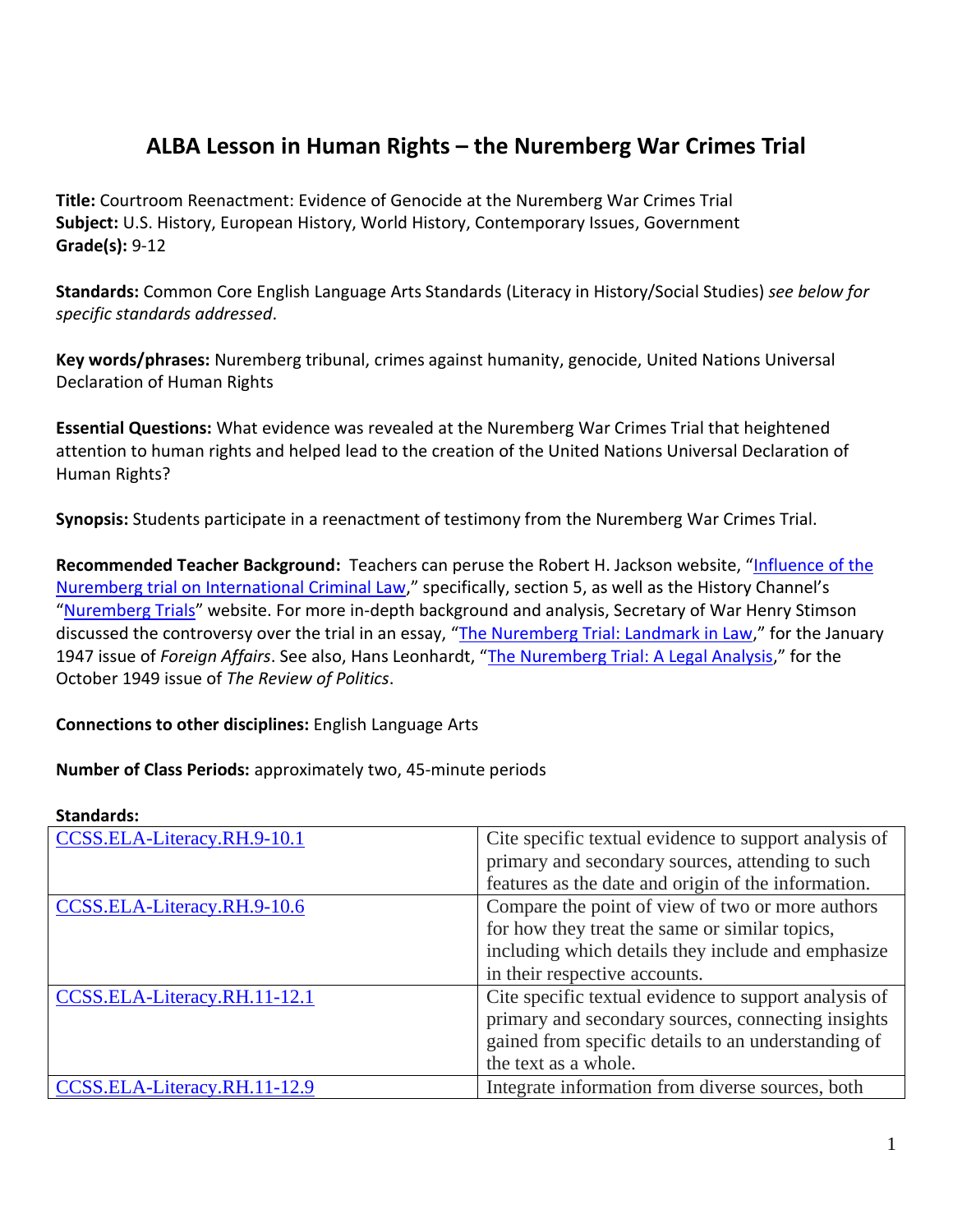| primary and secondary, into a coherent<br>understanding of an idea or event, noting |
|-------------------------------------------------------------------------------------|
| discrepancies among sources.                                                        |

#### **Primary Sources:**

Edited transcript of testimony of William F. Walsh and Maria Claude Vaillant-Couturier taken from *The Nuremberg War Crimes Trial, 1945-46: A Documentary History*, by Michael R. Marrus.

## **Procedures**

- 1. Lead-In/Hook: When there is overwhelming evidence against a person, why do we put him or her on trial anyway? (Establish link between a trial and the concept of democracy and civil rights.) What do we learn from a trial? How does our justice system benefit from trials? Is it fair to put someone on trial for a crime that hasn't been defined yet? Possible discussion could lead toward the idea that besides the purpose of establishing innocence or guilt beyond doubt and considering sentencing options, trials:
	- a. Allow resolution or closure for victims
	- b. Allow the public to learn details and weigh moral and ethical dilemmas
	- c. Allow perpetrators to express or not express remorse
	- d. Establish grounds for new laws covering unique circumstances born out in the trial.

Near the conclusion of World War II, the Allied leaders considered whether or not to execute political leaders and soldiers of the Axis Powers. Ultimately, they decided against "summary executions" and decided in favor of a brand new concept – the International Criminal Court. The Allies agreed to put on trial captured military and political leaders in the countries where their crimes were committed. In 1945-46 leaders of Nazi Germany were put on trial in Nuremberg, Germany, for breaking established war crimes laws (such as the Geneva Convention) and for a new category of crime – "crimes against humanity," which included murder, enslavement, and deportation of civilians, crimes on racial and religious grounds, and a newly created term for mass murder of racial or national groups – genocide. The Allied countries, most notably the U.S., Great Britain, France, and the Soviet Union, agreed upon procedures for the trial.

The Nuremberg trial heavily influenced discussions of human rights. Information brought to international attention was directly responsible for the creation of the United Nations Declaration of Human Rights in 1948.

- 2. Pre-assessment and activation of prior knowledge Teach/reteach/pre-assess elements of the Holocaust, including:
	- a. The creation of ghettos, most notably in major cities such as Warsaw and Krakow in German occupied Poland.
	- b. The creation of concentration-death camps, most notably Auschwitz-Birkenau in southern Poland.
	- c. The role of the French resistance during World War II. (This connects to one of the eyewitnesses in the lesson.)
	- d. The purpose of the ghettos and concentration-death camps
		- i. The Warsaw ghetto was created to round up and imprison about 400,000 Jews within a 1.3-square-mile designated area of the city surrounded by 10-foot walls that separated the ghetto from the rest of the city. More than 300,000 of the inhabitants were eventually deported to the Treblinka killing center. Another 35,000 Jews were killed within the ghetto. In April 1943, expecting to be deported, Jews in the ghetto resisted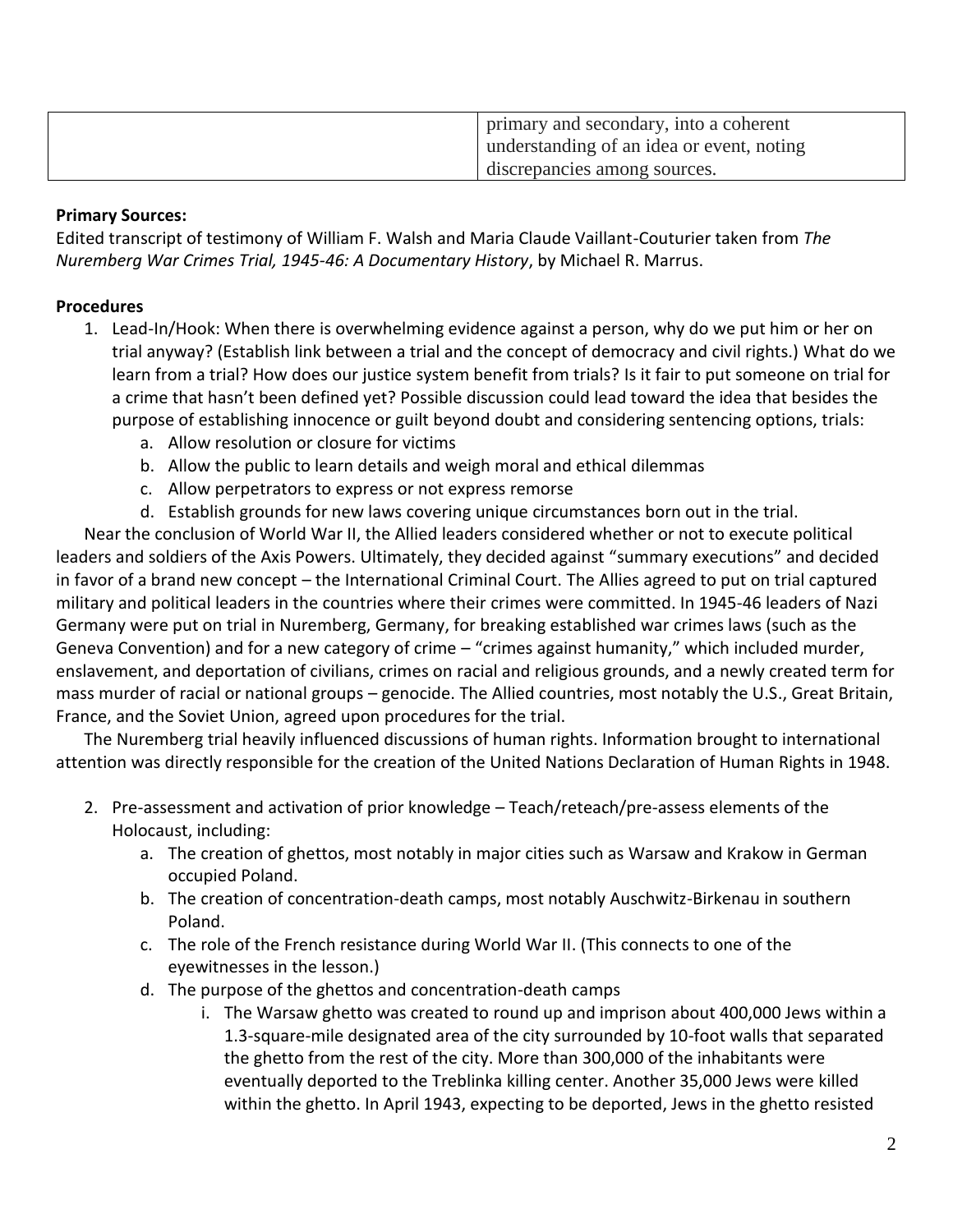their German captors with improvised and smuggled weapons. (source: [Holocaust](http://www.ushmm.org/wlc/en/article.php?ModuleId=10005069)  [Encyclopedia\)](http://www.ushmm.org/wlc/en/article.php?ModuleId=10005069)

- 3. Step by Step:
	- a. After discussing the purpose of the Warsaw ghetto, present the Nuremberg testimony of William F. Walsh as a piece of evidence of genocide against the Jews of Poland. The information can be presented either as written documents to read, or in a courtroom reenactment, which will be detailed here:
		- i. The Walsh testimony (edited in Appendix 1) requires two speakers, "The President" (Sir Geoffrey Lawrence, a judge and the president of the International Military Tribunal, which put the Nazi defendants on trial) and "Major Walsh" (William Walsh, one of the American prosecutors presenting evidence.)
		- ii. Students can assume the roles of international journalists who were present in the courtroom and communicating to the world what they heard. While listening to the testimony, students can consider the following questions:
			- I. Who exactly were the perpetrators of the destruction of the ghetto? Which people should be held responsible for the event?
			- II. Should the actions of the Germans in the Warsaw ghetto be considered crimes against humanity? Why or why not? What specific actions?
		- iii. The questions could be posted during the testimony, along with the definition of "crimes" [against humanity](http://www.icc-cpi.int/en_menus/icc/about%20the%20court/frequently%20asked%20questions/Pages/12.aspx)" established by the International Criminal Court.
	- b. After the reenactment, students can collaborate in small or large groups to come to a consensus on the above questions.
	- c. Present the testimony of Maria Claude Vaillant-Couturier as a piece of evidence of genocide against the Jews. According to Michael Marus, her details of the events at Auschwitz were "unfamiliar to the immediate postwar audience" and "the courtroom hushed at Vaillant-Couturier's testimony. For some, it was simply too much. The New York Herald Tribune reported that on hearing about the atrocities, some of the defendants removed their headphones" (used to hear the translations).
		- i. The testimony (edited in Appendix 2) requires two speakers, "Mme. Vaillant-Couturier," (Madame Maria Claude Vaillant-Couturier, a high-profile French woman, journalist, decorated veteran of the French resistance, and a deputy in the French Constituent Assembly) and "M. Dubost," (Monsieur Charles Dubost, French deputy prosecutor at Nuremberg)
		- ii. While listening, students can consider the following questions:
			- I. What specific actions qualify as genocide and crimes against humanity?
	- d. After the reenactments have been performed, a class discussion could be created around some or all of the following questions:
		- i. Was the Nuremberg trial necessary? Why? What value did the testimony of Walsh and Vaillant-Couturier have toward understanding crimes against humanity and genocide? What impact do you think courtroom testimony had on the international audience, many of whom were learning details of the Holocaust for the first time?
		- ii. What were the strengths and weaknesses of the two sources a book written by a Nazi commander and recited at Nuremberg compared to eyewitness testimony from a Jewish prisoner at Auschwitz on the witness stand at Nuremberg?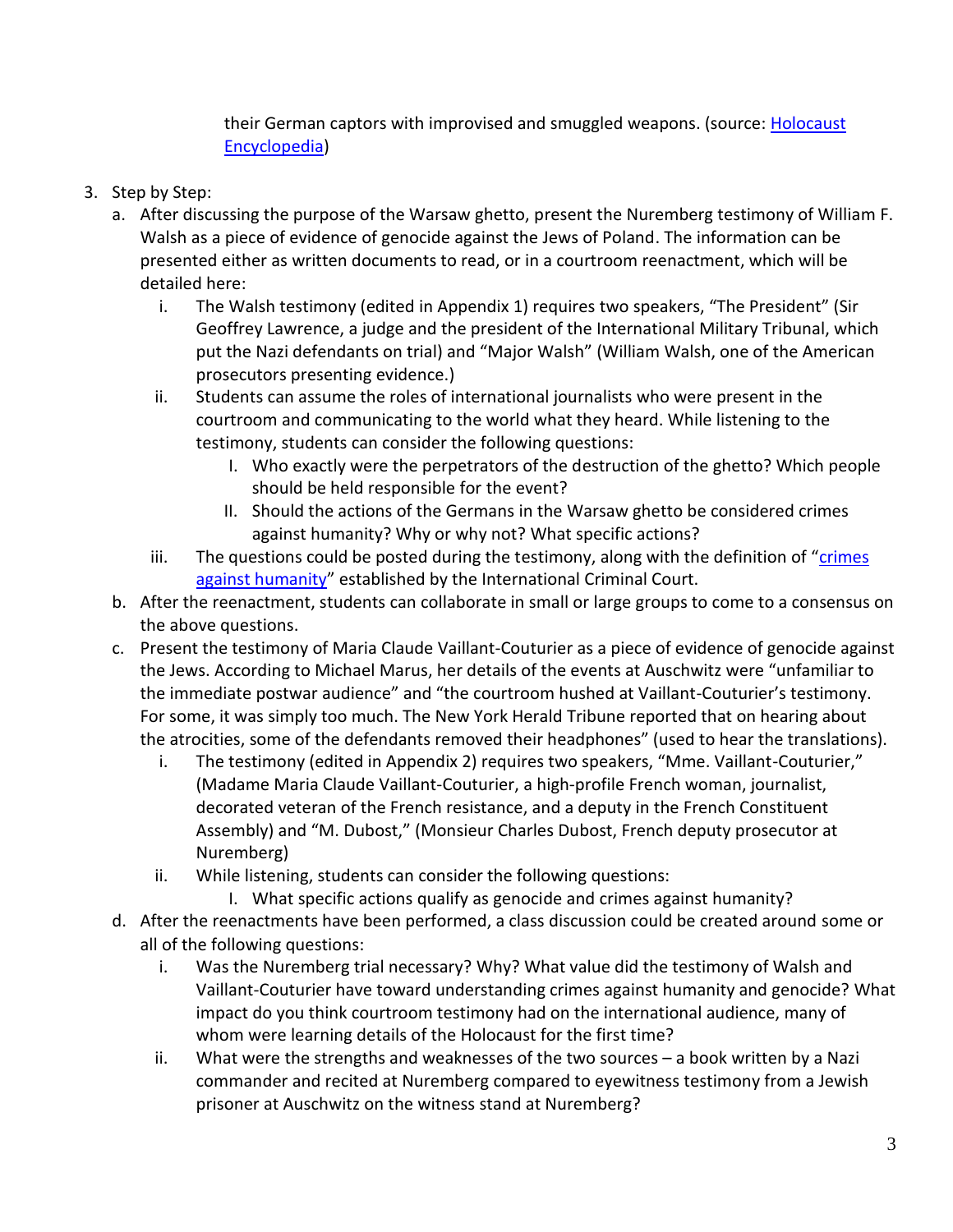- iii. What is the importance of hearing about the attitude of the German commanders in praising the activities of the soldiers liquidating the Warsaw ghetto? How is it possible for a culture to exist where murderers receive high praise for their "pluck" and "courage"? Who could or should be held accountable for creating these attitudes? Can spreading of heinous attitudes through education and propaganda be considered a violation of human rights?
- e. As part of a class activity or a homework assignment, assign students to read the United Nations Universal Declaration of Human Rights and consider one or more of the following questions:
	- i. What specific passages of the U.N. declaration could have resulted from the Nuremberg testimony of Walsh and Vaillant-Couturier?
	- ii. What are some problems with enforcing the declaration? For example, what if crimes against humanity are perpetrated by the "winning" side? For example, both the Soviet Union and the U.S. engaged in behaviors during World War II that could qualify as crimes against humanity; neither were held accountable after the war. It's relatively easy for the winning side to capture/arrest perpetrators on the losing side and bring them to justice in International Criminal Court. What happens if perpetrators on the winning side simply choose to ignore a warrant by the ICC? (The U.S., for example, does not recognize the authority of the ICC; furthermore, practices of "extreme rendition" and waterboarding used by the U.S. in recent times could be considered violations of the Universal Declaration of Human Rights, Article 5, regarding torture.)

One Step Farther: How do we address issues such as:

- "Collective guilt"?– Although many people believed the Holocaust revealed a savage element in the German character, and that all Germans were complicit in the extermination, the Nuremberg court only tried specific people for specific crimes and thus rejected the idea of collective guilt.
- The "I-was-just-following-orders" defense? The Nuremberg court rejected the notion that following orders is a defense against crimes against humanity. Do you believe the court was correct in rejecting this defense? (For example, can someone be found innocent of committing a war crime if the person would have been put to death if he or she had not committed the crime? Under such circumstances, should a person be found guilty but have a lesser sentence?)
- Guilt by non-action? Is someone guilty of a war crime if they witness an act of cruelty or murder and do nothing to stop it?
- 4. Closure: The establishment of the International Criminal Court, the definition of crimes against humanity, and the creation of the U.N. declaration helped societies redefine acceptable and unacceptable behavior from the end of World War II up to the present; however, problems persisted. Even though world governments pledged to never allow another Holocaust, they have mostly been unable to encroach on sovereign nations to stop crimes against humanity. What needs to be done?

#### **Differentiation:**

 **Advanced**: Students can analyze the controversy over the war crimes trial, specifically the enforcement of ex post facto laws using the analyses by Stimson and Leonhardt in the "Recommended Teacher Background" section.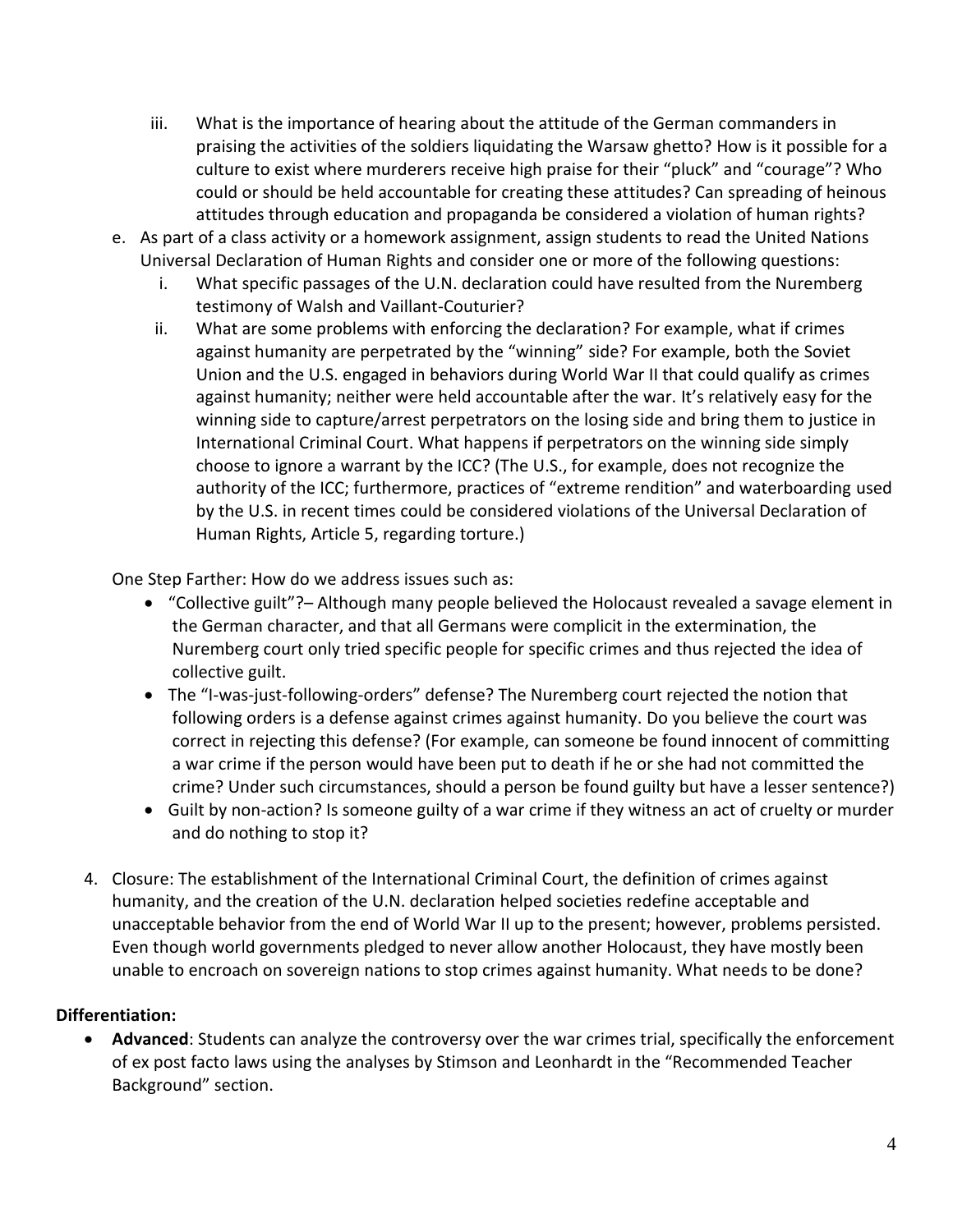- **Struggling**: Written transcripts can be provided to students prior to the reenactment. Relevant vocabulary can be discussed beforehand. Students can also review text and photographs from the Warsaw ghetto uprising for more in-depth understanding. The following sources may be useful:
	- o United States Holocaust Memorial Museum [Warsaw Ghetto Uprising](http://www.ushmm.org/wlc/en/article.php?ModuleId=10005188)
	- o Photographs from the Holocaust Museum can be presented by students during the testimony (there were photographs displayed during the testimony of William F. Walsh) – Warsaw Ghetto [Uprising Photographs](http://www.ushmm.org/wlc/en/gallery.php?ModuleId=10005188&MediaType=PH)

#### **Assessment:**

- Possible extended response questions on a traditional unit test might include any of the questions considered during the lesson, such as: Describe the value of each of the two sources represented in the trial. What advantage does a published book such as "The Warsaw Ghetto Is No More" have over the oral testimony of an eyewitness to the extermination practices in Auschwitz? To what advantage is the eyewitness testimony?
- A project or research-based assessment might include comparing, contrasting, and analyzing two more modern violations of crimes against humanity – for example, international response to the crisis in the Balkans in the 1990s compared to response to the 1994 Rwandan genocide.

### **Appendix 1:**

Edited Transcript for courtroom reenactment of "On the Warsaw Ghetto Uprising," from pp. 194-6 of *The Nuremberg War Crimes Trial 1945-46: A Documentary History*, by Michael R. Marus. Boston: Bedford/St. Martins, 1997.

Major Walsh: *I would now like to discuss annihilation within the ghettos. Justice Jackson in his opening address to the Tribunal made reference to Document 1061-PS, "The Warsaw Ghetto Is No More," marked Exhibit USA-275.*

*This finest example of ornate German craftsmanship, leather bound, profusely illustrated, typed on heavy bond paper, is the almost unbelievable recital of a proud accomplishment by Major General of the Police Jurgen Stroop, who signed the report with a bold hand. General Stroop in this report first pays tribute to the bravery and heroism of the German forces who participated in the ruthless and merciless action against a helpless, defenseless group of Jews, numbering, to be exact 56,065, including, of course, the infants and the women. In this document he proceeds to relate the day-by-day account of the ultimate accomplishment of his mission – to destroy and to obliterate the Warsaw ghetto. According to this report, the ghetto, which was established in Warsaw in November 1940, was inhabited by about 400,000 Jews; and prior to the action for the destruction of this ghetto, some 316,000 had already been deported.*

The President: *You are going to read the passages that you think necessary?*

Major Walsh: *Yes. From page 6 of the translation… I would like to read the boastful but nonetheless vivid account of some of this ruthless action within the Warsaw ghetto:*

*(*Begins reading from book*) "The resistance put up by the Jews and bandits could be broken only by the relentless and energetic use of our shock-troops by day and night. On 23 April 1943 the*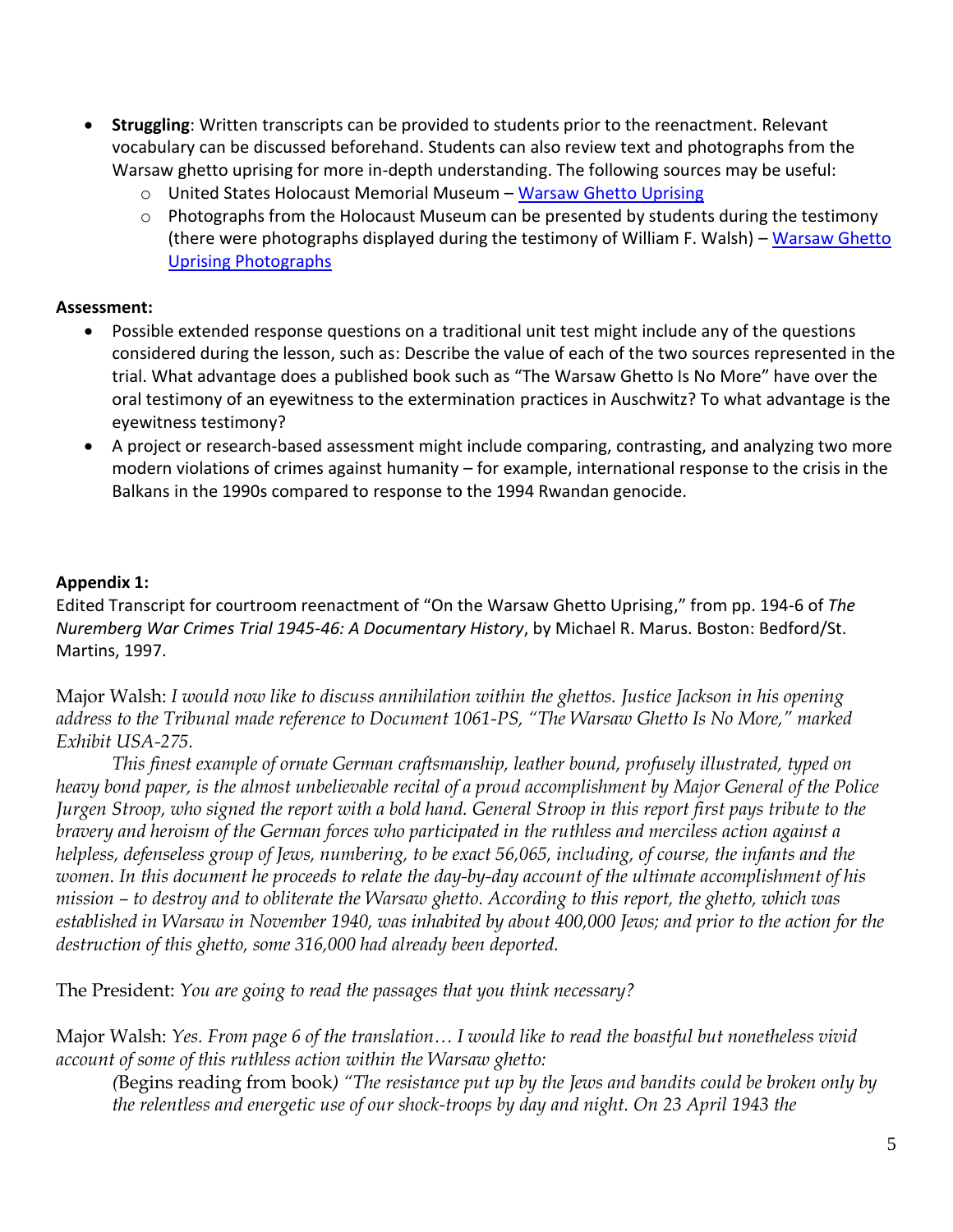*Reichsfuhrer SS issued his order to complete the combing out of the Warsaw ghetto with the greatest severity and relentless tenacity. I therefore decided to destroy the entire Jewish residential area by setting every block on fire, including the blocks of residential buildings near the armaments works. One building after the other was systematically evacuated and subsequently destroyed by fire. The Jews then emerged from their hiding places and dugouts in almost every case. Not infrequently the Jews stayed in the burning buildings until, because of the heat and the fear of being burned alive, they preferred to jump down from the upper stories after having thrown mattresses and other upholstered articles into the street from the burning buildings. With their bones broken they still tried to crawl across the street into blocks of buildings which had not yet been set on fire or were only partially in flames. Often the Jews changed their hiding places during the night by moving into the ruins of burnt out buildings, taking refuge there until they were found by our patrols. Their stay in the sewers also ceased to be pleasant after the first week. Frequently from the street we could hear loud voices coming through the sewer shafts. Then the men of the Waffen-SS, the Police, or the Wehrmacht Engineers courageously climbed down the shafts to bring out the Jews and not infrequently they then stumbled over Jews already dead, or were shot at. One day we opened 183 sewer entrance holes and at a fixed time lowered smoke candles into them, with the result that the bandits fled from what they believed to be gas into the center of the former ghetto, where they could then be pulled out of the sewer holes there. A great number of Jews who could not be counted were exterminated by blowing up sewers and dugouts.*

*The longer the resistance lasted, the tougher the men of the Waffen-SS Police, and Wehrmacht became. They fulfilled their duty indefatigably in faithful comradeship and stood together as models and*  examples of soldiers. Their duty hours often lasted from early morning until late at night. At night *search patrols, with rags would around their feet, remained at the heels of the Jews and gave them no respite. Not infrequently they caught and killed Jews who used the night hours for supplementing their stores from abandoned dugouts and for contacting neighboring groups or exchanging news with them.*

*Considering that the greater part of the men of the Waffen-SS had only been trained for 3 to 4 weeks before being assigned to this action, high credit should be given to the pluck, courage, and devotion to duty which they showed. It must be stated that the Wehrmacht Engineers, too, executed the blowing up of dugouts, sewers, and concrete buildings with indefatigability and great devotion to duty. Officers and men of the Police, a large part of whom had already been at the front, again excelled by their dashing spirit. Only through the continuous and untiring work of all involved did we succeed in catching a total of 56,065 Jews whose extermination can be proved."*

The President: *Major Walsh, in the section that you are just upon now, ought you not to read the opening paragraphs of this document, which set out the amount of the losses of the German troops?*

Major Walsh: *I will do so, Sir. On Page 1 of the translation, I quote. The title: "The Warsaw Ghetto is no more."*

(Begins reading) *"For the Fuhrer and their country the following fell in the battle for the destruction of Jews and bandits in the former Jewish residential area of Warsaw."*

*Fifteen names are thereafter listed.*

(Continues reading) *"Furthermore, the Polish Police Sergeant Julian Zielenski, born 13 November 1891, 8th Commissariat, fell on 19 April 1943 while fulfilling his duty. They gave their utmost, their life. We shall never forget them."*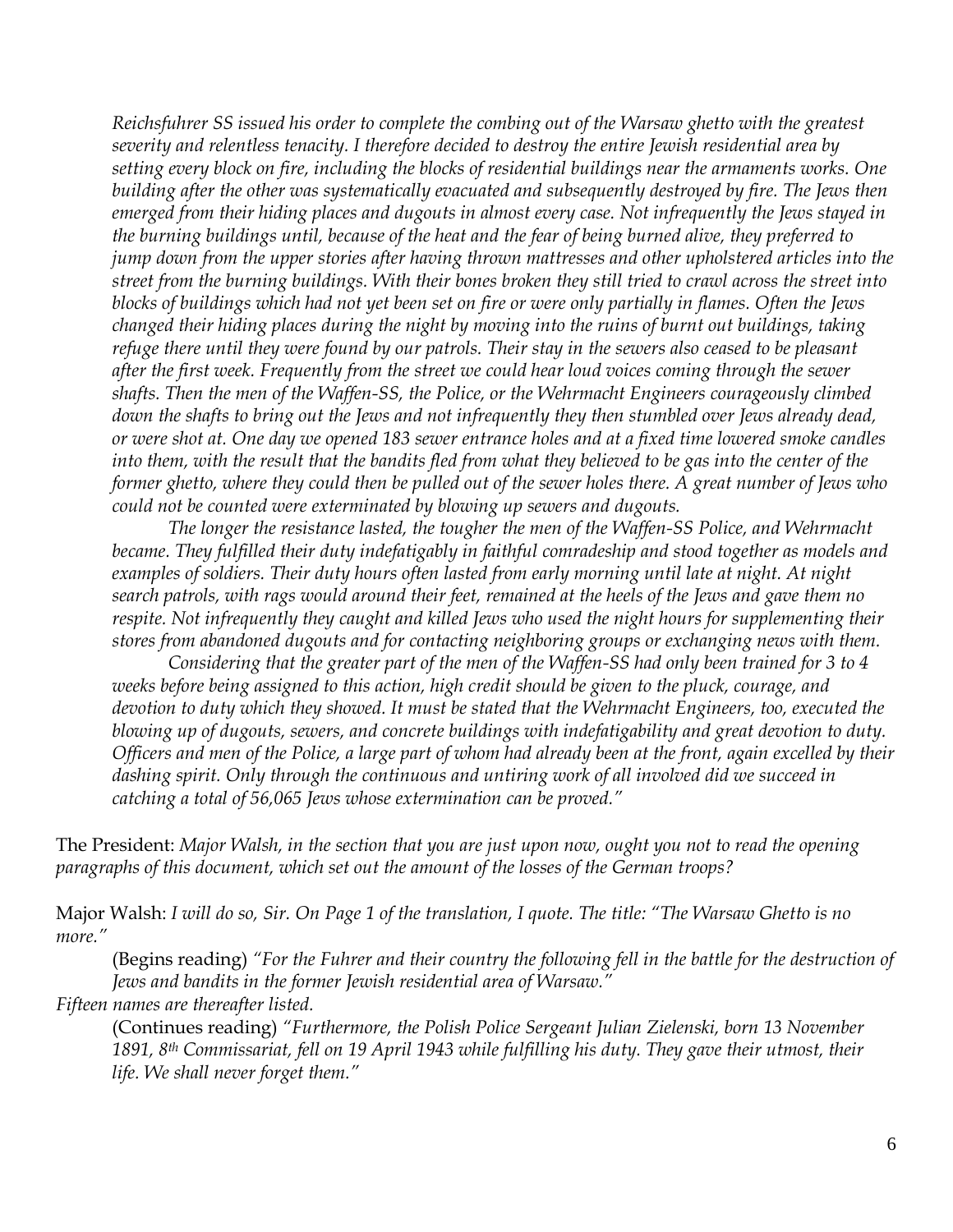#### **Appendix 2:**

Edited Transcript for courtroom reenactment of "Testimony on the Gassing at Auschwitz," from pp. 155-7 of *The Nuremberg War Crimes Trial 1945-46: A Documentary History*, by Michael R. Marus. Boston: Bedford/St. Martins, 1997.

Mme. Vaillant-Couturier: *We saw the unsealing of the cars and the soldiers letting men, women, and children out of them. We then witnessed heart-rending scenes; old couples forced to part from each other, mothers made to abandon their young daughters, since the latter were sent to the camp, whereas mothers and children were sent to the gas chambers. All these people were unaware of the fate awaiting them. They were merely upset at being separated, but they did not know that they were going to their death. To render their welcome more pleasant at this time – June – July 1944 – an orchestra composed of internees, all young and pretty girls dressed in little white blouses and navy blue skirts, played during the selection, at the arrival of the trains, gay tunes such as "the merry Widow," the "Barcarolle" from "The Tales of Hoffman," and so forth. They were then informed that this was a labor camp and since they were not brought into the camp they saw only the small platform surrounded by flowering plants. Naturally, they could not realize what was in store for them. Those selected for the gas chamber, that is, the old people, mothers, and children, were escorted to a red-brick building.*

M. Dubost: *These were not given an identification number?*

Vaillant-Couturier: *No.*

Dubost: *They were not tattooed?*

Vaillant-Couturier: *No. They were not even counted.*

Dubost: *You were tattooed?*

Vaillant-Couturier: *Yes, look.* [The witness showed her arm.] *They were taken to a red brick building, which bore the letters "Baden," that is to say "Baths." There, to begin with, they were made to undress and given a towel before they went into the so-called shower room. Later on, at the time of the large convoys from Hungary, they had no more time left to play-act or to pretend; they were brutally undressed, and I know these details from a little Jewess from France.*

Dubost: *In Paris?*

Vaillant-Couturier: *In Paris. She was called "Little Marie" and she was the only one, the sole survivor of a family of nine. Her mother and her seven brothers and sisters had been gassed on arrival. When I met her she was employed to undress the babies before they were taken into the gas chamber. Once the people were undressed they took them into a room which was somewhat like a shower room, and gas capsules were thrown through an opening in the ceiling. An SS man would watch the effect produced through a porthole. At the end of 5 or 7 minutes, when the gas had completed its work, he gave the signal to open the doors; and men with gas masks went into the room and removed the corpses. They told us that the internees must have suffered before dying, because they were closely clinging to one another and it was very difficult to separate them.*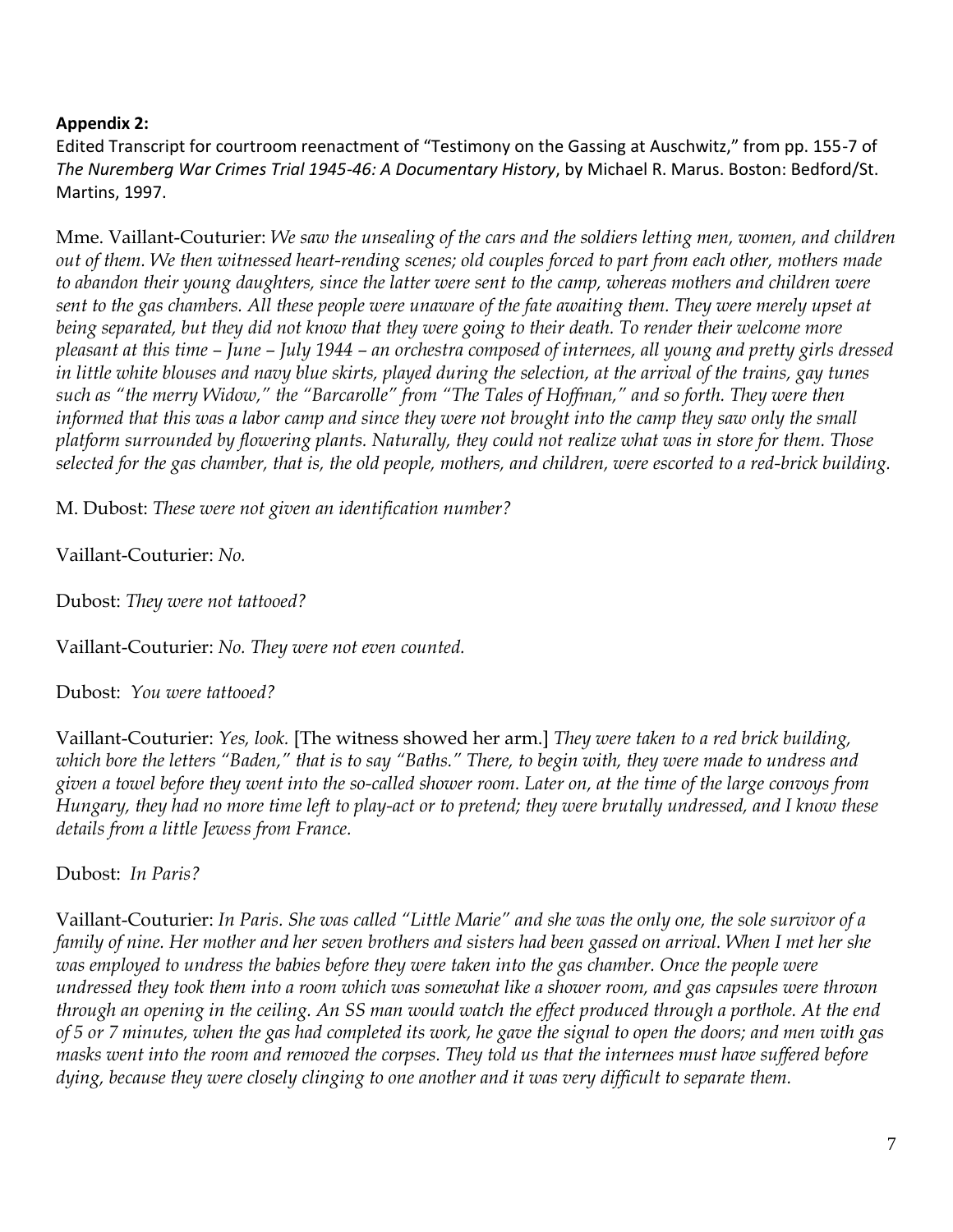*After that a special squad would come to pull out gold teeth and dentures; and again, when the bodies had been reduced to ashes, they would sift them in an attempt to recover the gold.*

*At Auschwitz there were eight crematories but, as from 1944, these proved insufficient. The SS had large pits dug by the internees, where they put branches, sprinkled with gasoline, which they set on fire. Then they threw the corpses into the pits. From our block we could see after about three-quarters of an hour or an hour after the arrival of a convoy, large flames coming from the crematory, and the sky was lighted up by the burning pits.*

*One night we were awakened by terrifying cries. And we discovered, on the following day from the men working, that on the preceding day, the gas supply having run out, they had thrown the children into the furnaces alive.*

Dubost: *Can you tell us about the selections that were made at the beginning of winter?*

Vaillant-Couturier: *During Christmas 1944 – no, 1943, Christmas 1943 – when we were in quarantine, we saw, since we lived opposite Block 25, women brought to Block 25 stripped naked. Uncovered trucks were then driven up and on them the naked women were piled, as many as the trucks could hold. Each time a truck started, the infamous Hessler ran after the truck and with his bludgeon repeatedly struck the naked women going to their death. They knew they were going to the gas chamber and tried to escape. They were massacred. They attempted to jump from the truck and we, from our own block, watched the trucks pass by and heard the grievous wailing of all those women who knew they were going to be gassed.*

#### **Appendix 3:** United Nations Universal Declaration of Human Rights PREAMBLE

Whereas recognition of the inherent dignity and of the equal and inalienable rights of all members of the human family is the foundation of freedom, justice and peace in the world,

Whereas disregard and contempt for human rights have resulted in barbarous acts which have outraged the conscience of mankind, and the advent of a world in which human beings shall enjoy freedom of speech and belief and freedom from fear and want has been proclaimed as the highest aspiration of the common people,

Whereas it is essential, if man is not to be compelled to have recourse, as a last resort, to rebellion against tyranny and oppression, that human rights should be protected by the rule of law,

Whereas it is essential to promote the development of friendly relations between nations,

Whereas the peoples of the United Nations have in the Charter reaffirmed their faith in fundamental human rights, in the dignity and worth of the human person and in the equal rights of men and women and have determined to promote social progress and better standards of life in larger freedom,

Whereas Member States have pledged themselves to achieve, in co-operation with the United Nations, the promotion of universal respect for and observance of human rights and fundamental freedoms,

Whereas a common understanding of these rights and freedoms is of the greatest importance for the full realization of this pledge,

**Now, Therefore THE GENERAL ASSEMBLY proclaims THIS UNIVERSAL DECLARATION OF HUMAN RIGHTS** as a common standard of achievement for all peoples and all nations, to the end that every individual and every organ of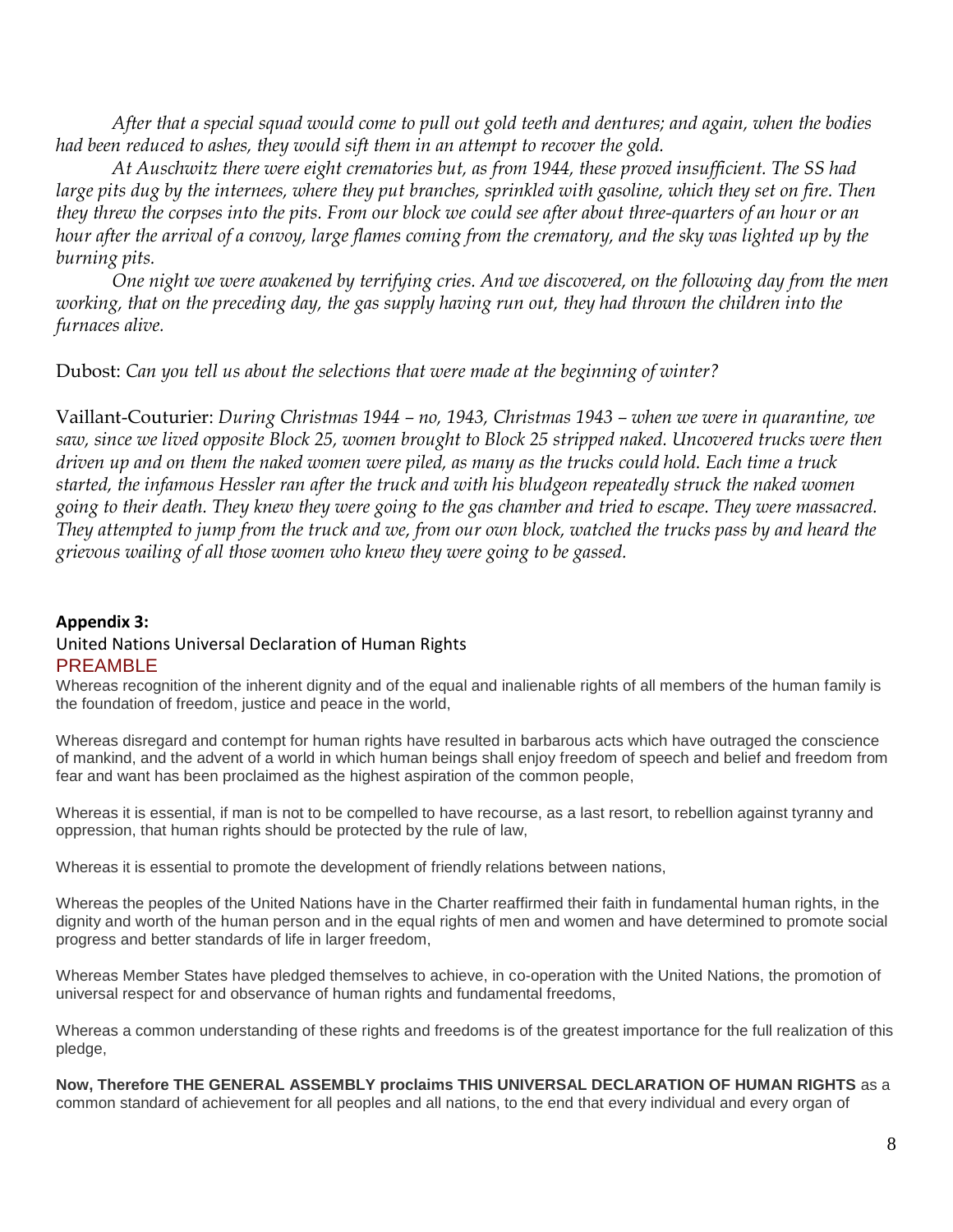society, keeping this Declaration constantly in mind, shall strive by teaching and education to promote respect for these rights and freedoms and by progressive measures, national and international, to secure their universal and effective recognition and observance, both among the peoples of Member States themselves and among the peoples of territories under their jurisdiction.

Article 1. All human beings are born free and equal in dignity and rights. They are endowed with reason and conscience and should act towards one another in a spirit of brotherhood.

Article 2. Everyone is entitled to all the rights and freedoms set forth in this Declaration, without distinction of any kind, such as race, colour, sex, language, religion, political or other opinion, national or social origin, property, birth or other status. Furthermore, no distinction shall be made on the basis of the political, jurisdictional or international status of the country or territory to which a person belongs, whether it be independent, trust, non-self-governing or under any other limitation of sovereignty.

Article 3. Everyone has the right to life, liberty and security of person.

Article 4. No one shall be held in slavery or servitude; slavery and the slave trade shall be prohibited in all their forms.

Article 5. No one shall be subjected to torture or to cruel, inhuman or degrading treatment or punishment.

Article 6. Everyone has the right to recognition everywhere as a person before the law.

Article 7. All are equal before the law and are entitled without any discrimination to equal protection of the law. All are entitled to equal protection against any discrimination in violation of this Declaration and against any incitement to such discrimination.

Article 8. Everyone has the right to an effective remedy by the competent national tribunals for acts violating the fundamental rights granted him by the constitution or by law.

Article 9. No one shall be subjected to arbitrary arrest, detention or exile.

Article 10. Everyone is entitled in full equality to a fair and public hearing by an independent and impartial tribunal, in the determination of his rights and obligations and of any criminal charge against him.

Article 11. (1) Everyone charged with a penal offence has the right to be presumed innocent until proved guilty according to law in a public trial at which he has had all the guarantees necessary for his defence.

(2) No one shall be held guilty of any penal offence on account of any act or omission which did not constitute a penal offence, under national or international law, at the time when it was committed. Nor shall a heavier penalty be imposed than the one that was applicable at the time the penal offence was committed.

Article 12. No one shall be subjected to arbitrary interference with his privacy, family, home or correspondence, nor to attacks upon his honour and reputation. Everyone has the right to the protection of the law against such interference or attacks.

Article 13. (1) Everyone has the right to freedom of movement and residence within the borders of each state.

(2) Everyone has the right to leave any country, including his own, and to return to his country.

Article 14. (1) Everyone has the right to seek and to enjoy in other countries asylum from persecution.

(2) This right may not be invoked in the case of prosecutions genuinely arising from non-political crimes or from acts contrary to the purposes and principles of the United Nations.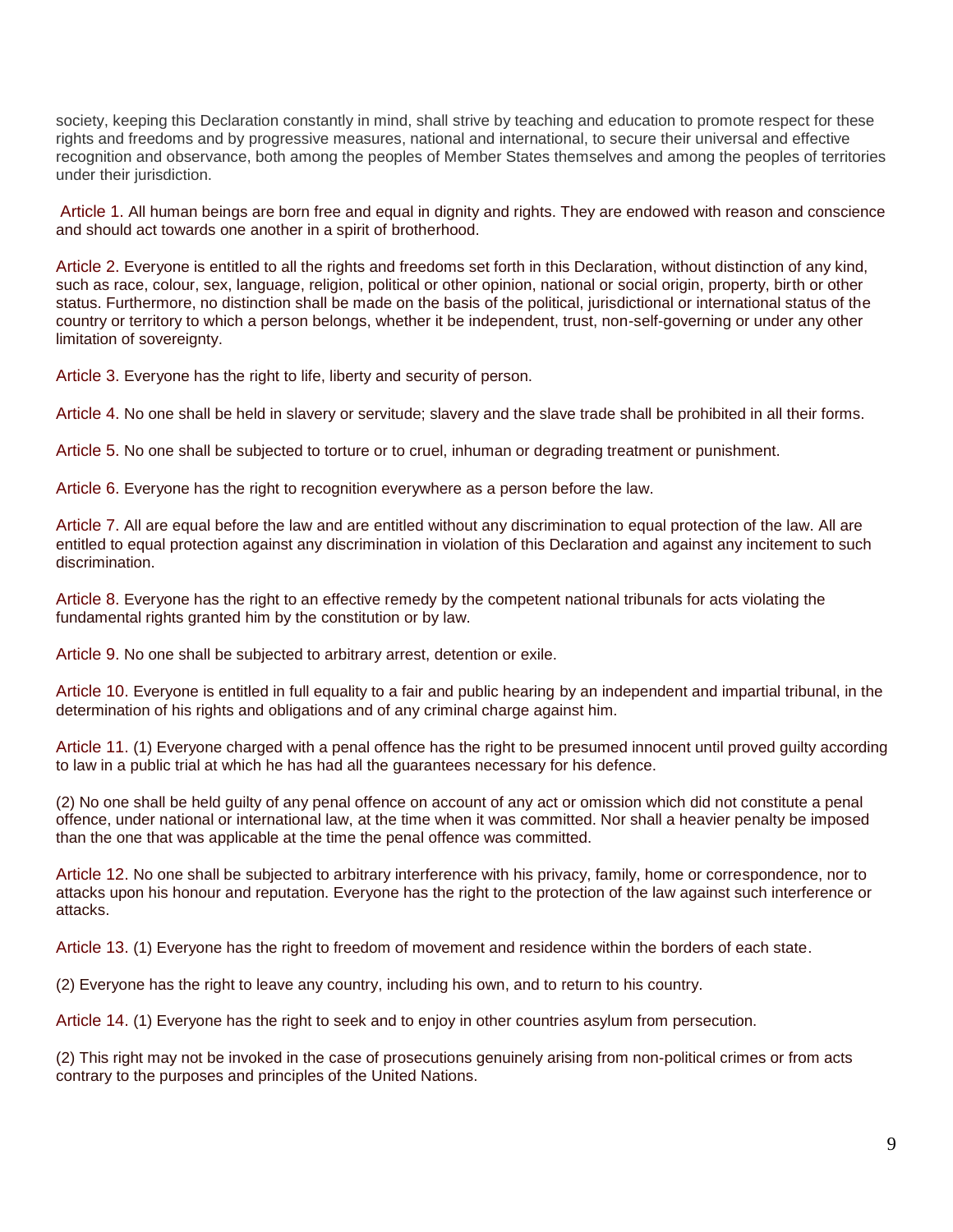Article 15. (1) Everyone has the right to a nationality.

(2) No one shall be arbitrarily deprived of his nationality nor denied the right to change his nationality.

Article 16. (1) Men and women of full age, without any limitation due to race, nationality or religion, have the right to marry and to found a family. They are entitled to equal rights as to marriage, during marriage and at its dissolution.

(2) Marriage shall be entered into only with the free and full consent of the intending spouses.

(3) The family is the natural and fundamental group unit of society and is entitled to protection by society and the State.

Article 17. (1) Everyone has the right to own property alone as well as in association with others.

(2) No one shall be arbitrarily deprived of his property.

Article 18. Everyone has the right to freedom of thought, conscience and religion; this right includes freedom to change his religion or belief, and freedom, either alone or in community with others and in public or private, to manifest his religion or belief in teaching, practice, worship and observance.

Article 19. Everyone has the right to freedom of opinion and expression; this right includes freedom to hold opinions without interference and to seek, receive and impart information and ideas through any media and regardless of frontiers.

Article 20. (1) Everyone has the right to freedom of peaceful assembly and association.

(2) No one may be compelled to belong to an association.

Article 21. (1) Everyone has the right to take part in the government of his country, directly or through freely chosen representatives.

(2) Everyone has the right of equal access to public service in his country.

(3) The will of the people shall be the basis of the authority of government; this will shall be expressed in periodic and genuine elections which shall be by universal and equal suffrage and shall be held by secret vote or by equivalent free voting procedures.

Article 22. Everyone, as a member of society, has the right to social security and is entitled to realization, through national effort and international co-operation and in accordance with the organization and resources of each State, of the economic, social and cultural rights indispensable for his dignity and the free development of his personality.

Article 23. (1) Everyone has the right to work, to free choice of employment, to just and favourable conditions of work and to protection against unemployment.

(2) Everyone, without any discrimination, has the right to equal pay for equal work.

(3) Everyone who works has the right to just and favourable remuneration ensuring for himself and his family an existence worthy of human dignity, and supplemented, if necessary, by other means of social protection.

(4) Everyone has the right to form and to join trade unions for the protection of his interests.

Article 24. Everyone has the right to rest and leisure, including reasonable limitation of working hours and periodic holidays with pay.

Article 25. (1) Everyone has the right to a standard of living adequate for the health and well-being of himself and of his family, including food, clothing, housing and medical care and necessary social services, and the right to security in the